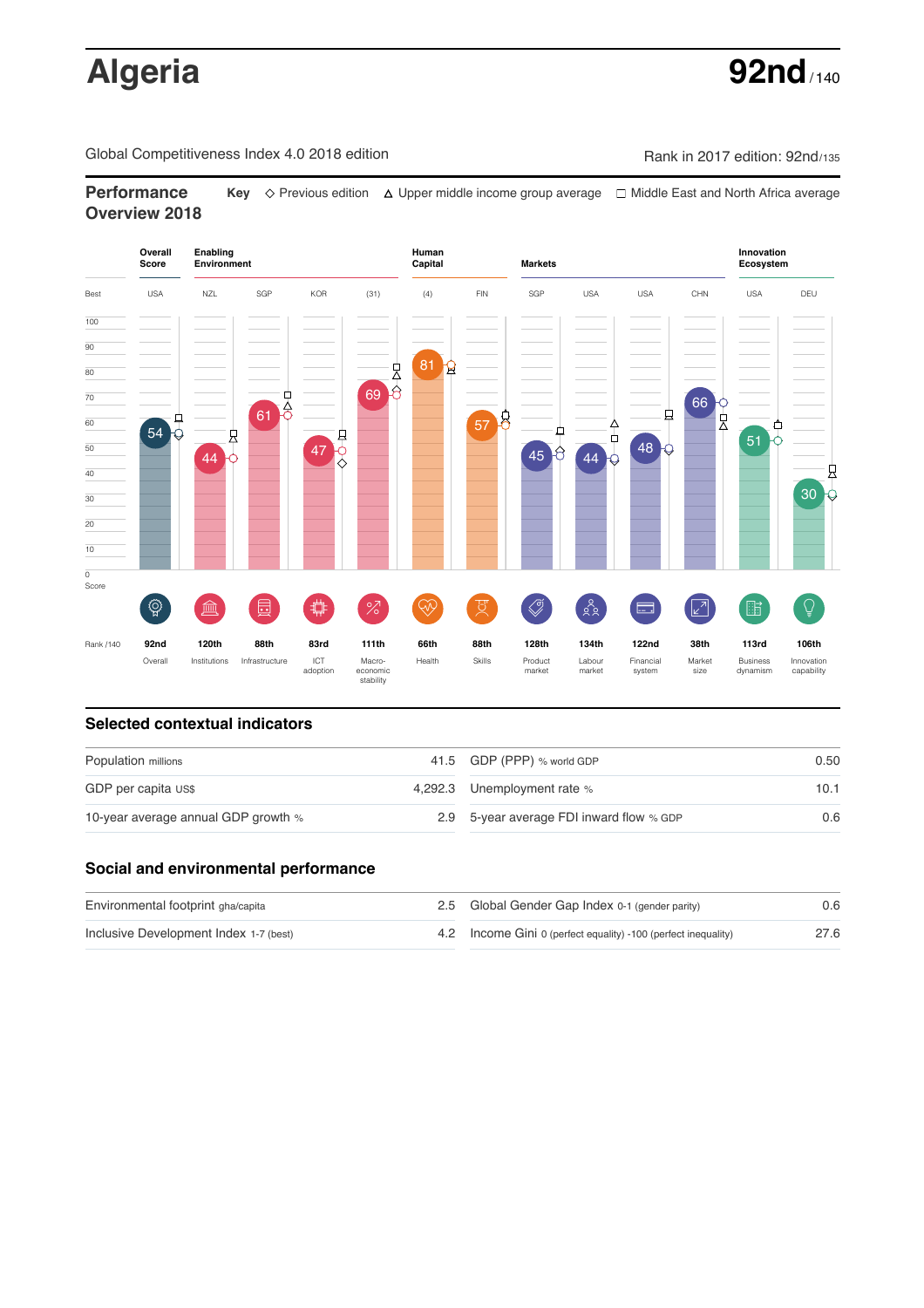## **Algeria 92nd**/140

| <b>Index Component</b>                                                   | Value          | Score *          | Rank/140 | <b>Best Performer</b>       |
|--------------------------------------------------------------------------|----------------|------------------|----------|-----------------------------|
| 寙<br>Pillar 1: Institutions 0-100 (best)                                 |                | 44.4 ሳ           | 120      | <b>New Zealand</b>          |
| 1.01 Organized crime 1-7 (best)                                          | 5.1            | 68.5 ↓           | 54       | Finland                     |
| 1.02 Homicide rate /100,000 pop.                                         | 1.4            | $97.1 =$         | 44       | Multiple (9)                |
| 1.03 Terrorism incidence 0 (very high) -100 (no incidence)               | 98.2           | 98.2 ↑           | 101      | Multiple (24)               |
| 1.04 Reliability of police services 1-7 (best)                           | 4.6            | 60.7 ↓           | 58       | Finland                     |
| 1.05 Social capital 0-100 (high)                                         | 42.9           | 42.9 ↑           | 120      | Australia                   |
| 1.06 Budget transparency 0-100 (best)                                    | 34.6           | $34.6 =$         | 116      | Multiple (2)                |
| 1.07 Judicial independence 1-7 (best)                                    | 3.6            | 43.4 ↑           | 80       | Finland                     |
| 1.08 Efficiency of legal framework in challenging regulations 1-7 (best) | 3.2            | 36.2 ↓           | 77       | Finland                     |
| 1.09 Freedom of the press 0-100 (worst)                                  | 43.1           | 56.9 ↓           | 110      | Norway                      |
| 1.10 Burden of government regulation 1-7 (best)                          | 3.2            | 37.1 ↓           | 86       | Singapore                   |
| 1.11 Efficiency of legal framework in settling disputes 1-7 (best)       | 4.0            | 50.0 ↑           | 54       | Singapore                   |
| 1.12 E-Participation Index 0-1 (best)                                    | 0.20           | 20.2 ↑           | 128      | Multiple (3)                |
| 1.13 Future orientation of government 1-7 (best)                         | 3.2            | 37.1 ↑           | 100      | Singapore                   |
| 1.14 Incidence of corruption 0-100 (best)                                | 33.0           | 33.0 $\sqrt{ }$  | 96       | New Zealand                 |
| 1.15 Property rights 1-7 (best)                                          | 3.9            | 49.1 ↑           | 99       | Finland                     |
| 1.16 Intellectual property protection 1-7 (best)                         | 3.8            | 46.3 ↑           | 92       | Finland                     |
| 1.17 Quality of land administration 0-30 (best)                          | 7.0            | $23.3 =$         | 122      | Singapore                   |
| 1.18 Strength of auditing and reporting standards 1-7 (best)             | 3.4            | 39.7 ↓           | 131      | Finland                     |
| 1.19 Conflict of interest regulation 0-10 (best)                         | 3.3            | $33.0 =$         | 131      | Multiple (2)                |
| 1.20 Shareholder governance 0-10 (best)                                  | 3.3            | $33.0 =$         | 124      | Kazakhstan                  |
| 員<br>Pillar 2: Infrastructure 0-100 (best)                               |                | 61.2 $\sqrt{ }$  | 88       | Singapore                   |
| 2.01 Road connectivity index 0-100 (best)                                | 80.4           | $80.4 =$         | 30       | <b>United States</b>        |
| 2.02 Quality of roads 1-7 (best)                                         | 3.6            | 42.8 ↑           | 86       | Singapore                   |
| 2.03 Railroad density km of roads/square km                              | 1.6            | $4.0 =$          | 88       | Multiple (20)               |
| 2.04 Efficiency of train services 1-7 (best)                             | 3.6            | 42.9 ተ           | 57       | Switzerland                 |
| 2.05 Airport connectivity score                                          | 46,594.5       | 50.9 $\sqrt{ }$  | 67       | Multiple (8)                |
| 2.06 Efficiency of air transport services 1-7 (best)                     | 3.7            | 44.6 ↑           | 112      | Singapore                   |
| 2.07 Liner Shipping Connectivity Index 0-157.1 (best)                    | 7.3            | $7.3 \downarrow$ | 99       | Multiple (4)                |
| 2.08 Efficiency of seaport services 1-7 (best)                           | 3.5            | 41.4 ተ           | 91       | Singapore                   |
| 2.09 Electrification rate % pop.                                         | 100.0          | 100.0 $\uparrow$ | 1        | Multiple (66)               |
| 2.10 Electric power transmission and distribution losses % output        | 16.3           | 87.2 ↑           | 99       | Multiple (9)                |
| 2.11 Exposure to unsafe drinking water % pop.                            | 11.9           | 89.9 个           | 72       | Multiple (23)               |
| 2.12 Reliability of water supply 1-7 (best)                              | 4.3            | 55.6 ↓           | 89       | Switzerland                 |
| O<br>Pillar 3: ICT adoption 0-100 (best)                                 |                | 47.2 ↑           | 83       | Korea, Rep.                 |
| 3.01 Mobile-cellular telephone subscriptions /100 pop.                   | 120.7          | 100.0 $\uparrow$ | 66       | Multiple (68)               |
| 3.02 Mobile-broadband subscriptions /100 pop.                            | 83.9           | n/a              | 44       | <b>United Arab Emirates</b> |
| 3.03 Fixed-broadband Internet subscriptions /100 pop.                    | 7.7            | 15.3 $\uparrow$  | 80       | Switzerland                 |
| 3.04 Fibre Internet subscriptions /100 pop.                              | 0.0            | n/a              | 113      | Korea, Rep.                 |
| 3.05 Internet users % pop.                                               | 42.9           | 42.9 ↑           | 91       | Iceland                     |
| ℅<br>Pillar 4: Macroeconomic stability 0-100 (best)                      | $\overline{a}$ | 68.5 $\sqrt{ }$  | 111      | Multiple (31)               |
| 4.01 Inflation annual % change                                           | 6.0            | 94.5 $\sqrt{ }$  | 109      | Multiple (74)               |
| 4.02 Debt dynamics 0-100 (best)                                          | 42.5           | 42.5 ↓           | 112      | Multiple (36)               |
| Qv<br>Pillar 5: Health 0-100 (best)                                      |                | 81.5 ↑           | 66       | Multiple (4)                |
| 5.01 Healthy life expectancy years                                       | 66.1           | 81.5 个           | 65       | Multiple (4)                |
| 섯<br>Pillar 6: Skills 0-100 (best)                                       | $\overline{a}$ | 57.4 ↓           | 88       | Finland                     |
| 6.01 Mean years of schooling Years                                       | 8.7            | $58.0 =$         | 79       | Finland                     |
| 6.02 Extent of staff training 1-7 (best)                                 | 3.4            | 40.1 ↑           | 119      | Switzerland                 |
| 6.03 Quality of vocational training 1-7 (best)                           | 3.6            | 43.3 $\sqrt{ }$  | 102      | Switzerland                 |
| 6.04 Skillset of graduates 1-7 (best)                                    | 3.4            | 40.8 ↓           | 118      | Switzerland                 |
| 6.05 Digital skills among population 1-7 (best)                          | 3.8            | 46.8 ↑           | 90       | Sweden                      |
| 6.06 Ease of finding skilled employees 1-7 (best)                        | 3.8            | 47.4 ↓           | 94       | <b>United States</b>        |
| 6.07 School life expectancy Years                                        | 14.3           | $79.6 =$         | 65       | Multiple (9)                |
| 6.08 Critical thinking in teaching 1-7 (best)                            | 2.9            | 32.5 ↓           | 105      | <b>United States</b>        |
| 6.09 Pupil-to-teacher ratio in primary education Ratio                   | 24.2           | 64.4 ↓           | 90       | Multiple (6)                |